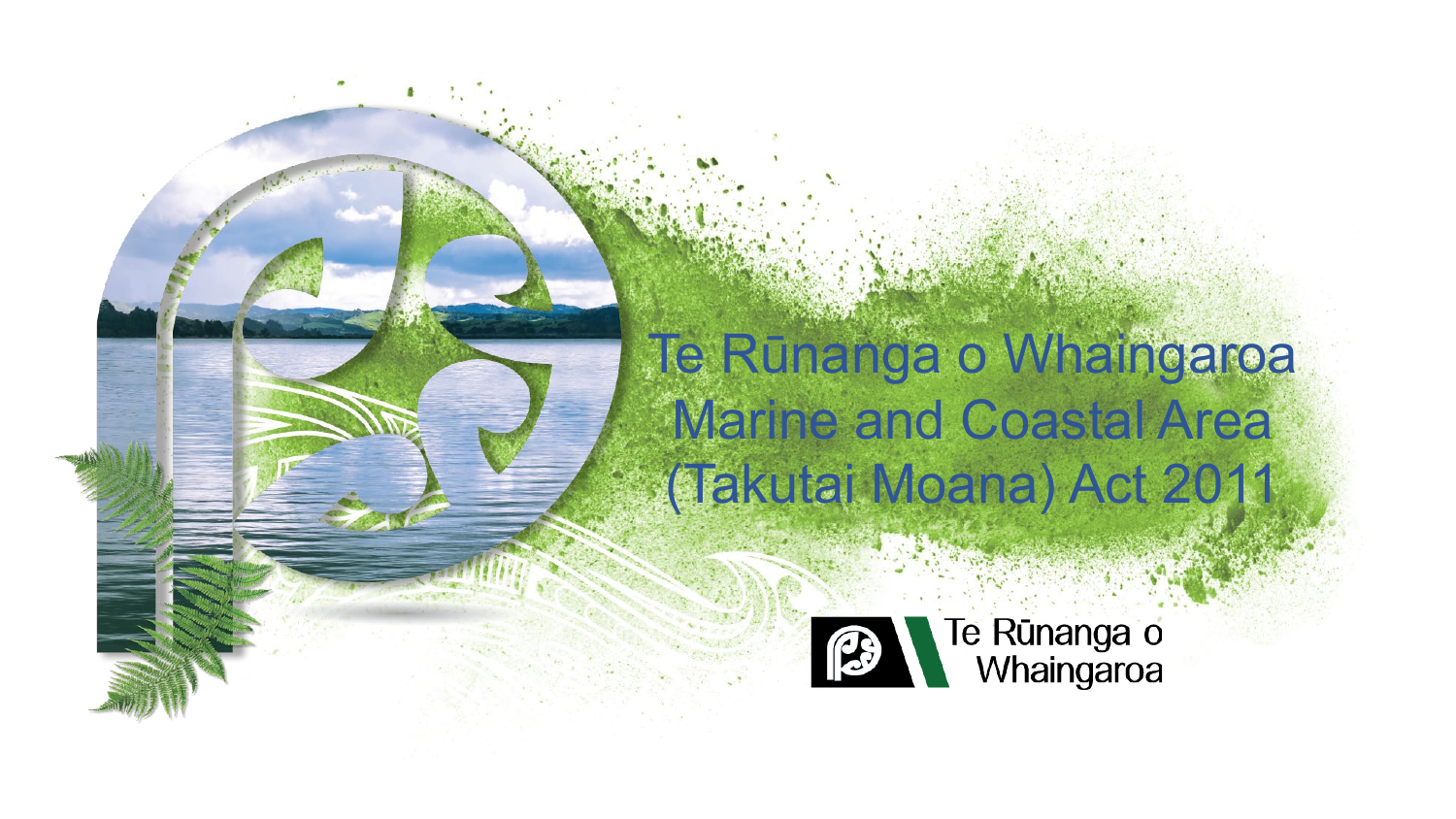

# Background / Refresher

- Two pathways
	- Crown engagement
	- High Court
- Ultimate outcome if successful the legal recognition of customary rights and interests
- Two broad 'categories' of rights under Act
	- Customary Marine Title ('CMT') form of title
	- Protected Customary Rights ('PCRs') relating to specific rights and uses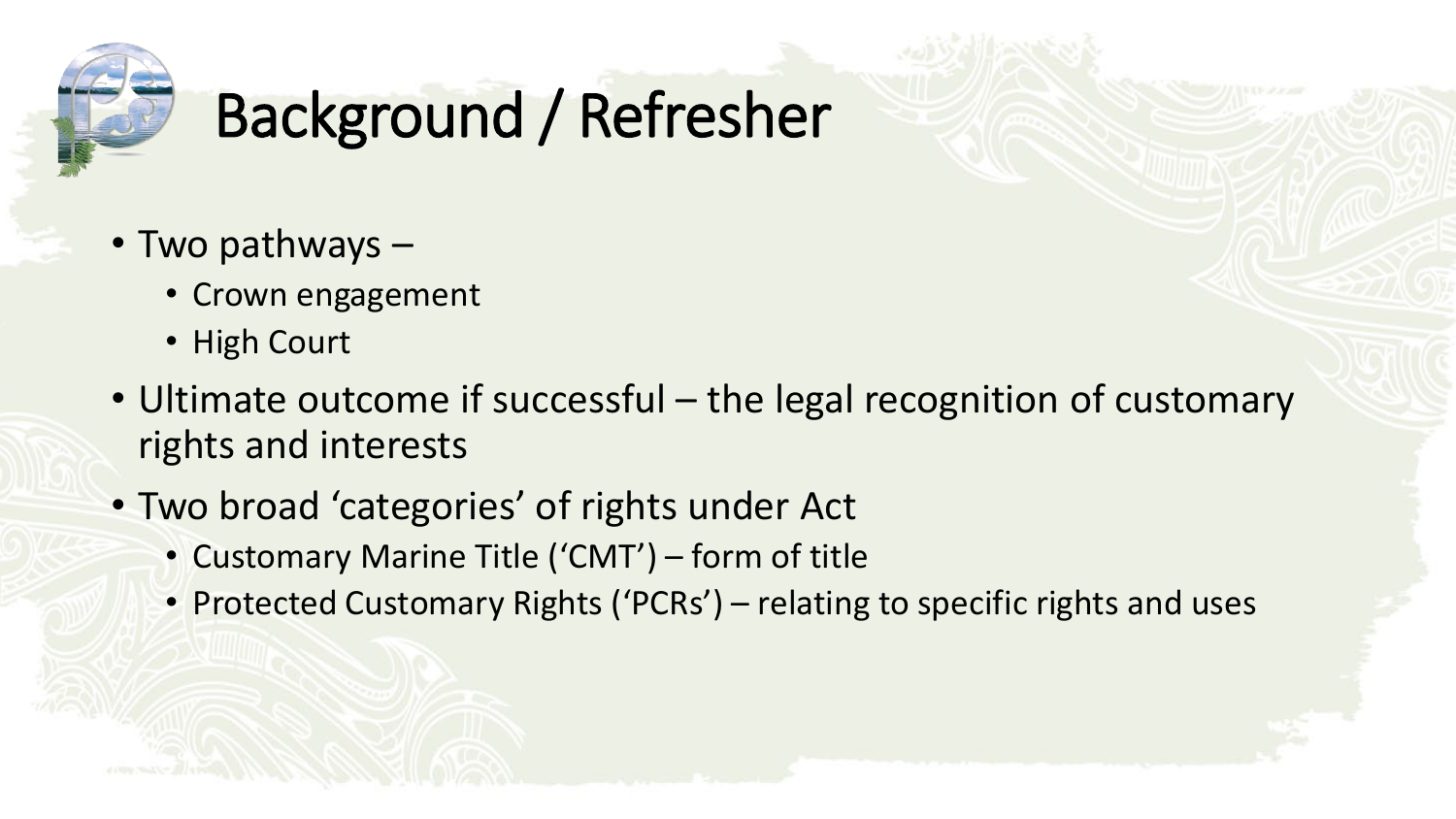

## Background / Refresher cont.

- Benefits for CMT holders
	- Resource Management Act ('RMA') permission right,
	- conservation permission right,
	- wāhi tapu protection rights,
	- ownership of non-Crown owned minerals
- Benefits for PCR holders
	- ability to carry out the protected rights with some RMA benefits
- Different to a Treaty Settlement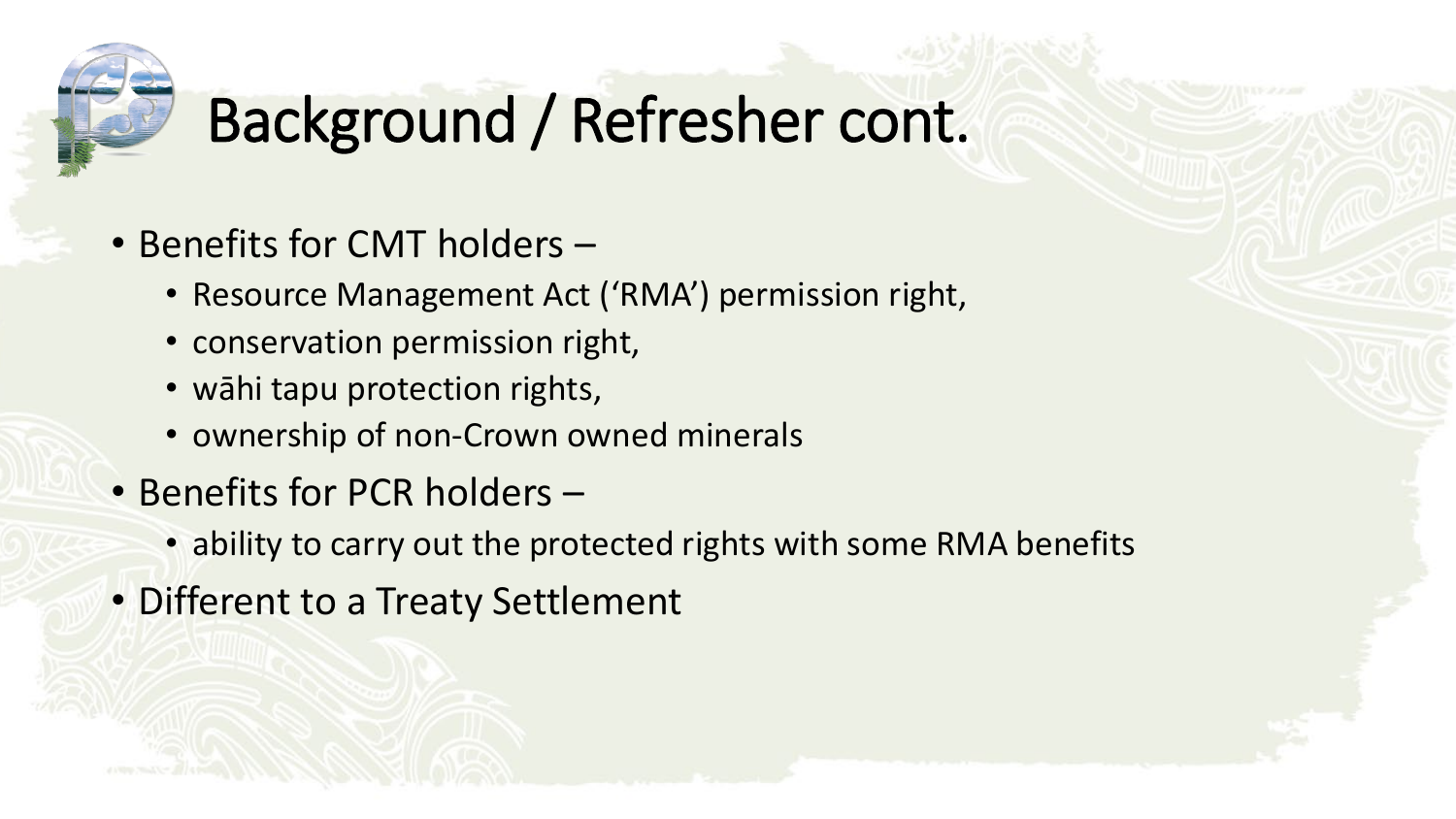

#### Events to date

- Application filed (in accordance with statutory deadline)
- Case Management Conference- Whangarei, June 2018
- Funding applied for, Runanga required to make submissions on complexity September 2018
- Funding approved, 'very high' complexity confirmed- November 2018
- Memoranda filed with Court- 14 August 2017, 13 April 2018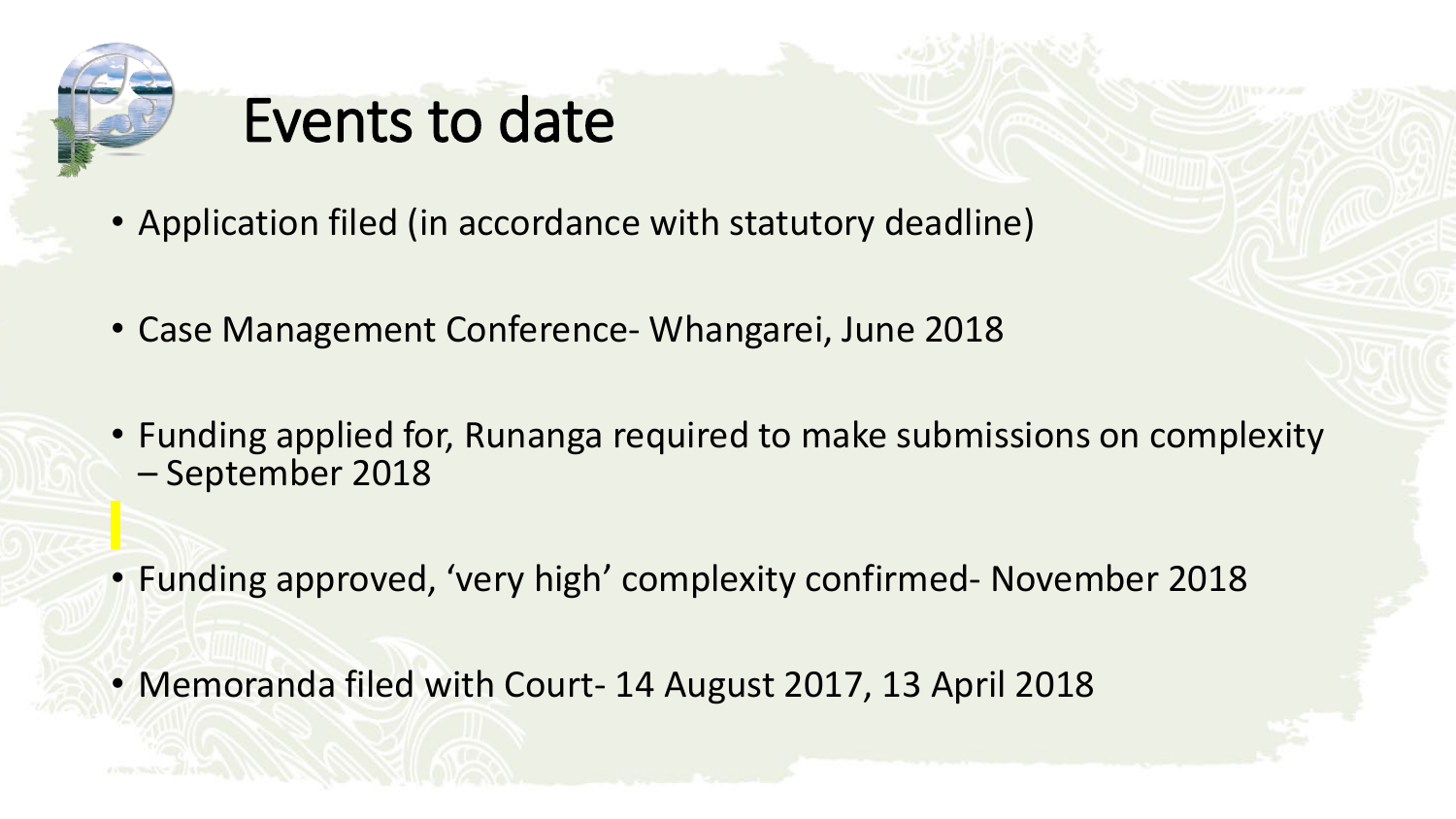

### Application Area

From Berghan's Point in the North, out to 12 nautical miles and along the eastern coastline heading south to Rocky Point in the Purerua Peninsula, including among others the Moturoa Islands, Stephenson Island, the group of islands in the Whangaroa Harbour (including Peach Island) and the Cavalli Islands east of Opounui Point and 12 nautical miles out from the coastlines of those islands.

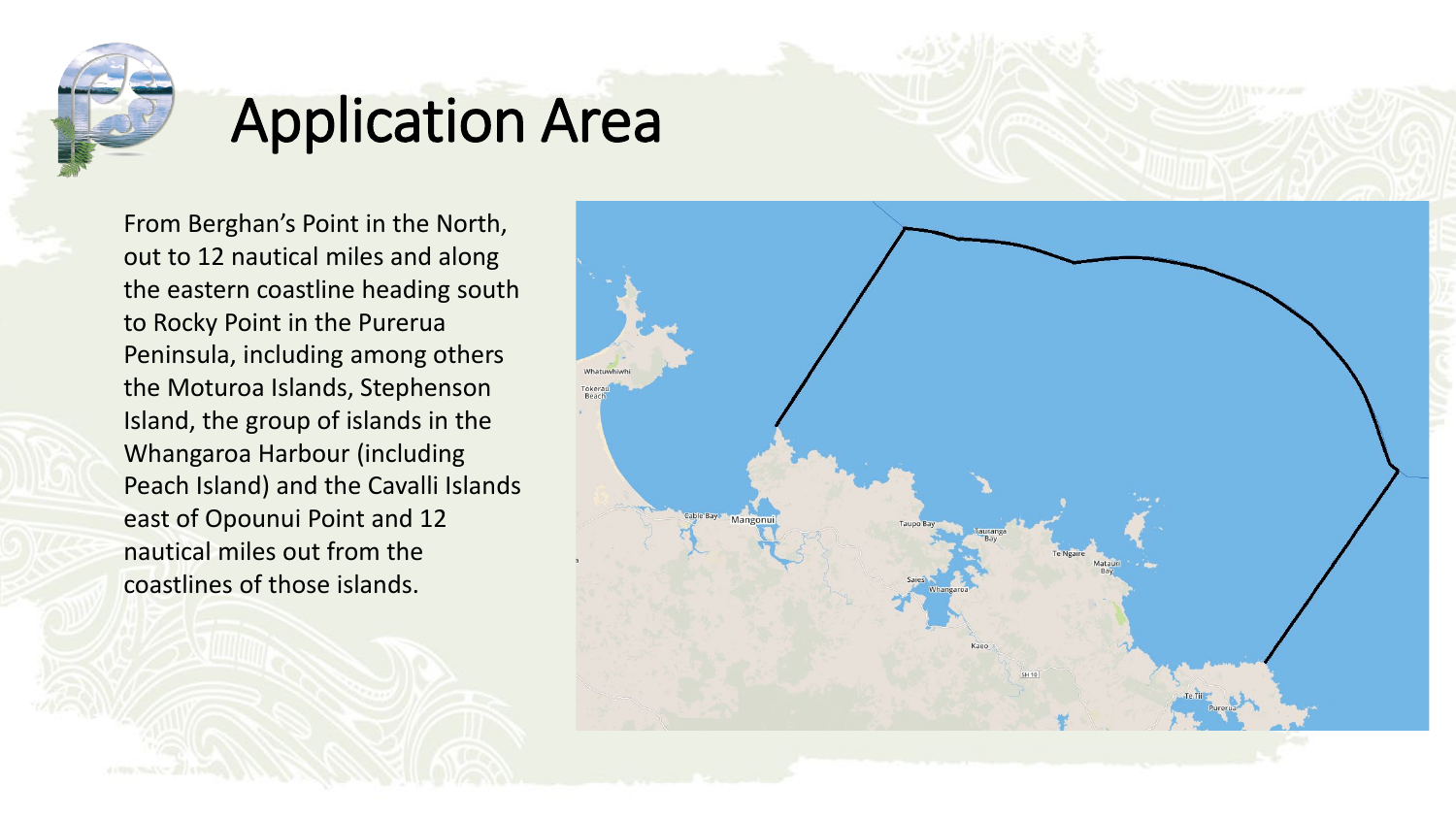

### Application Area cont.



12 nautical miles out from the Kermadec Islands' coastlines. From north to south, the islands are: Raoul Island, Macauley Island and Haszard slet, Cheeseman Island and Curtis Island, and L'Esperance Rock.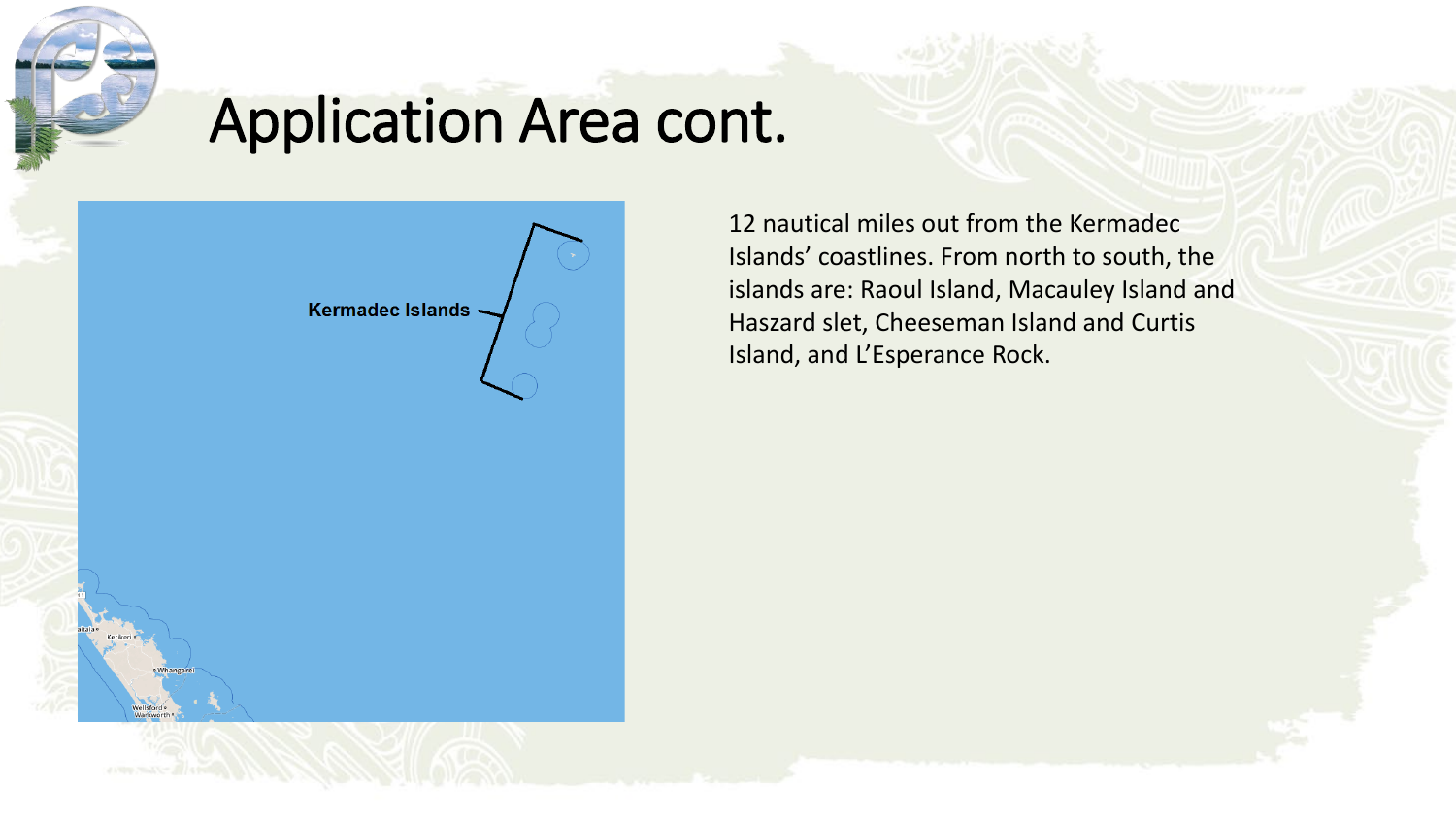

## Application Area cont.

Raoul Island L'Esperance Rock



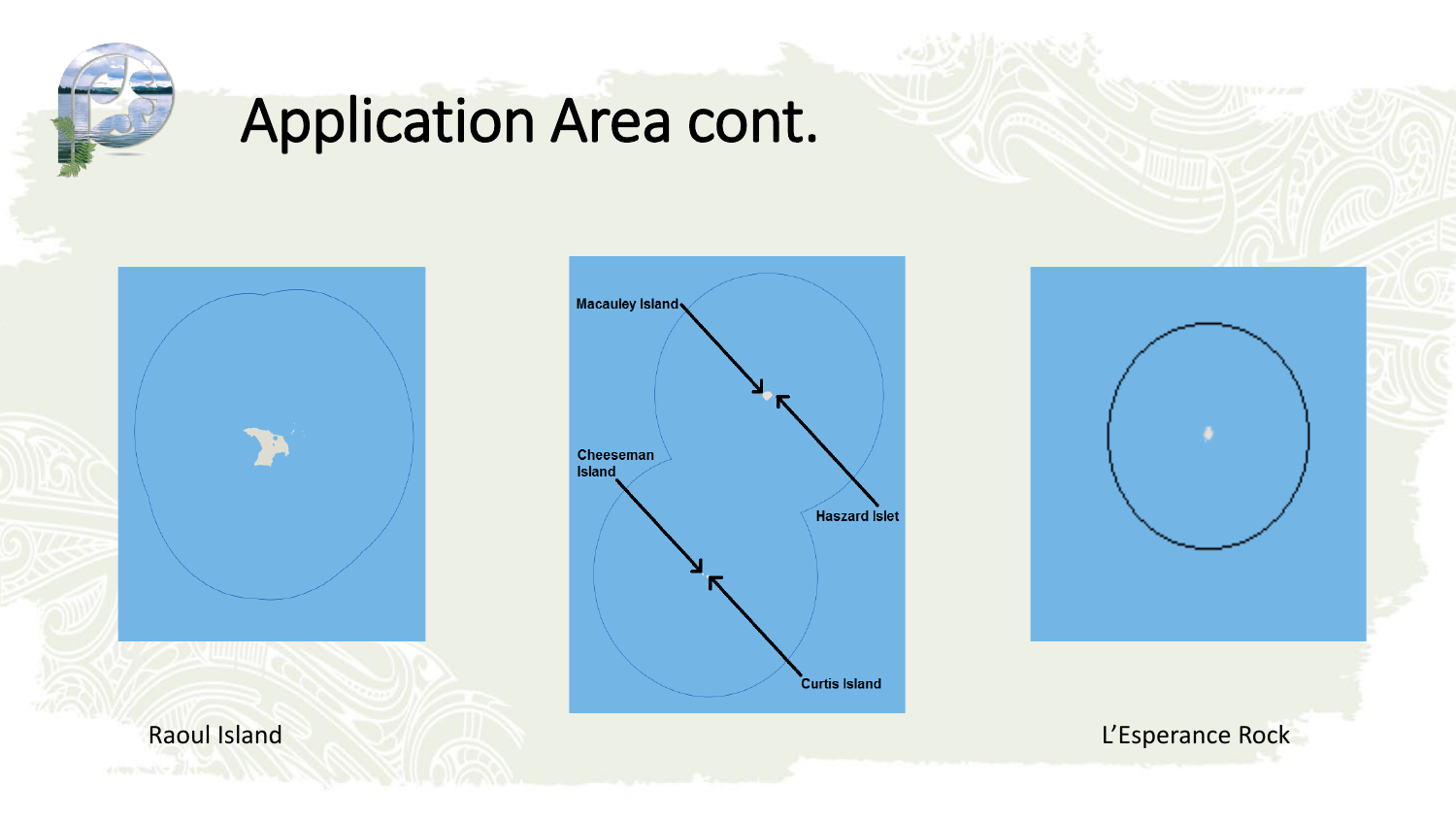

## Overlapping applications

- *Note: statutory deadline for filing applications was in 2017. No new applications can be made.*
- Can have an effect on mandate, and also legal tests for CMT due to a requirement for exclusivity.

• Collaborative approach encouraged if possible.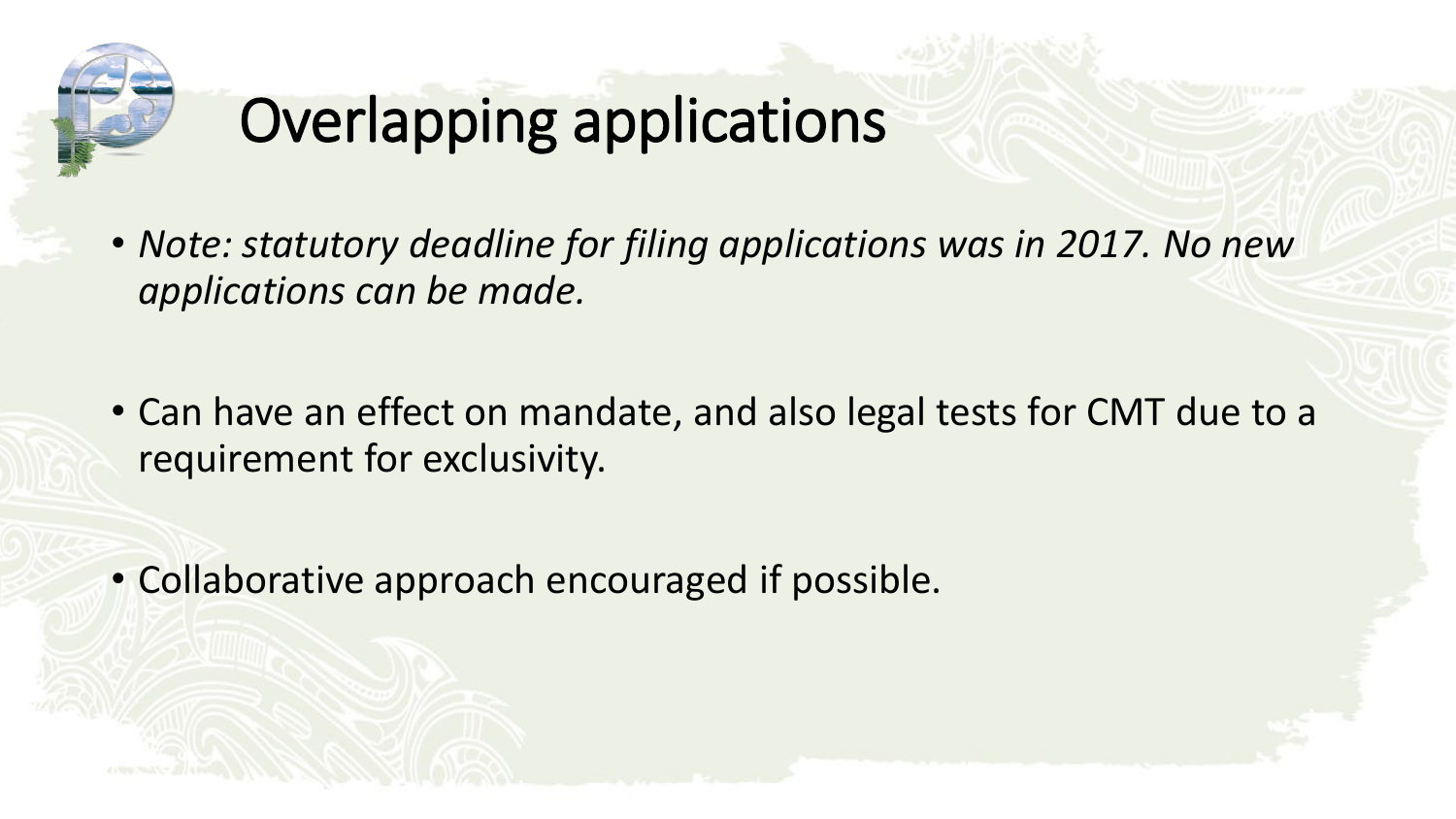## Overlapping applications cont.

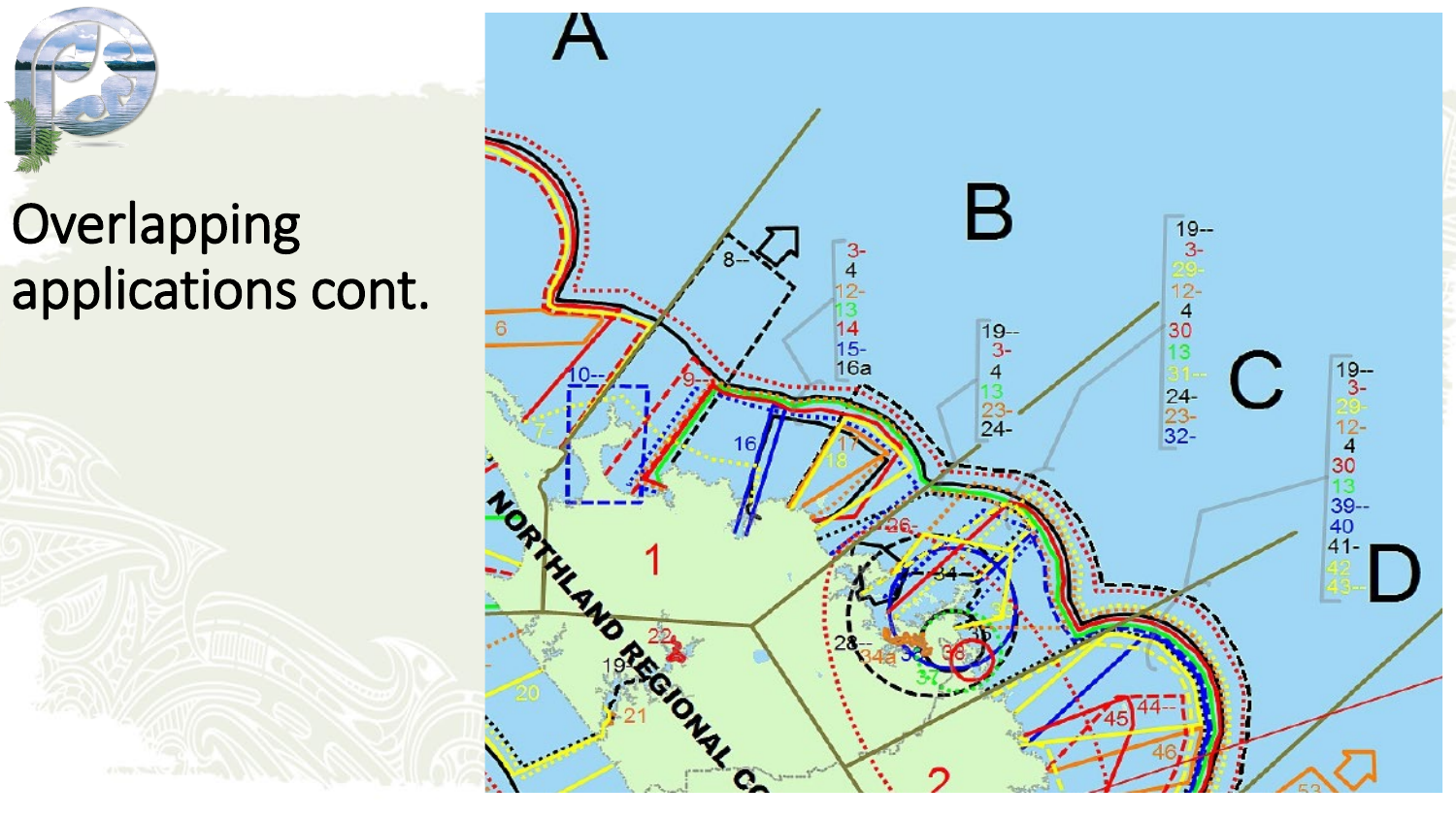### Next steps

- Case management conference- Whangarei, 25 June 2019
	- Likely to be seeing where parties in Areas 'B' and 'C' are at with their cases.
	- To consider dates for hearings, CMCs will ben "to put in place a timetable for the steps required to progress each application to substantive hearing."
- Costs reimbursement
	- To submit forms with OTS to pay for costs to date in bringing the application to Court and maintaining the application.
- Evidence gathering
	- Stocktake of readily available material.
	- Tāngata Whenua and Historical evidence to be gathered.
	- Workstreams established for gathering evidence in accordance with legal tests.
- Establish Legal case
	- Theory of case.
	- Match legal tests to evidence available.